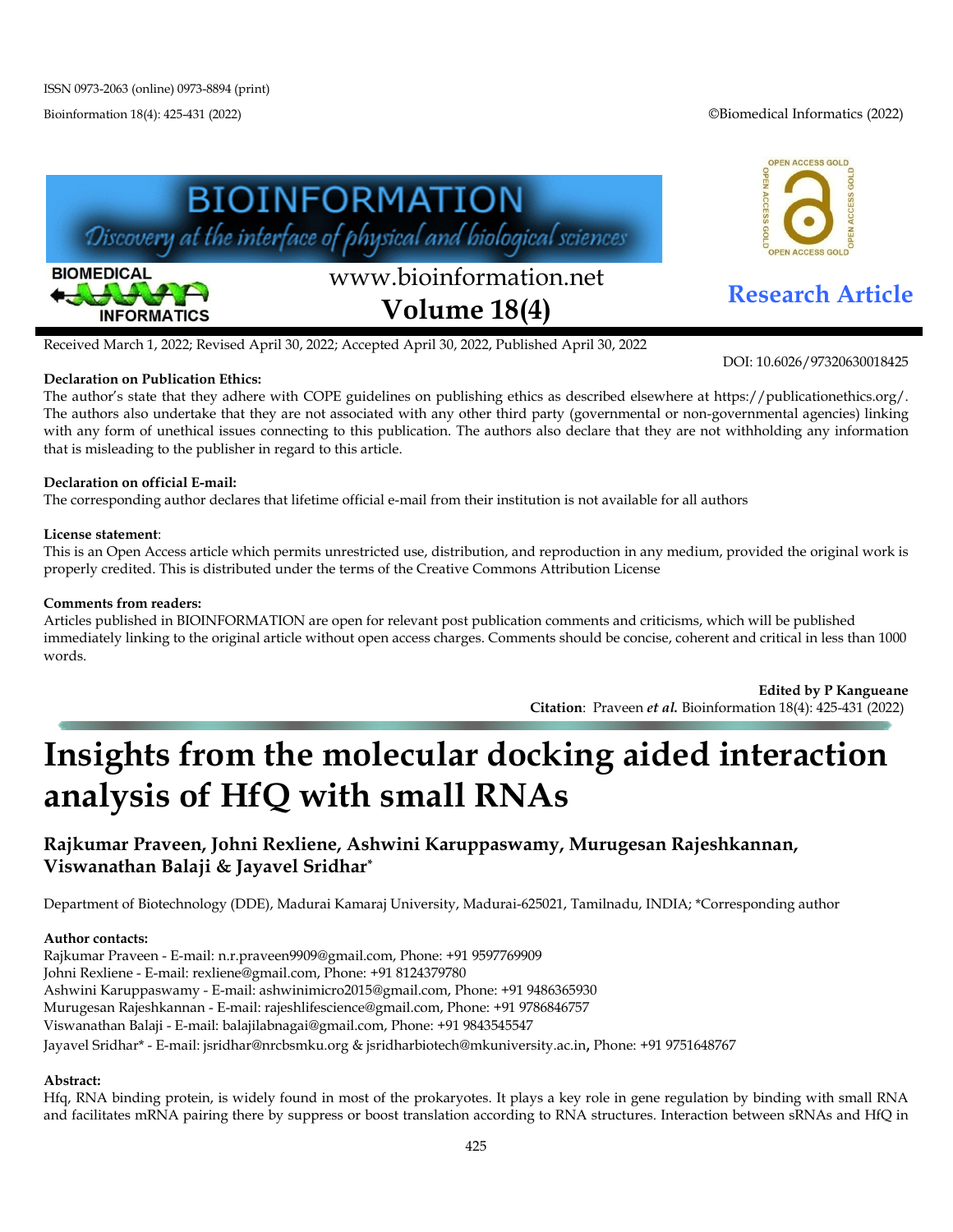*Salmonella* SL1344 were screened using Co-Immuno Precipitation (HfQ-CoIP) studies earlier. We have formulated an *In silico* approach, to model the 3D structures of 155 sRNA and studied their interactions with HfQ proteins. We have reported the key interacting PHE42, LEU7, VAL27, PHE39 and PRO21 residues of HfQ binds with many small RNAs. Further mutation of PHE42 in to ALA42 in HfQ leads to loss of sRNA binding efficiency. We have differentiated the interactions in to HfQ binding and non-binding sRNAs, based on Atomic Contact Energy and area. This methodology may be applied generically for functional grouping of small RNAs in any organism.

# **Key words:** HfQ, small RNA, Co-IP, RNA-SEQ, reads

#### **Background:**

HfQ is a homo hexameric protein widely found in many Bacteria and Archaea **[1].** HfQ was initially identified as host factor in replication process of Qβ RNA bacteriophage **[2].** Later, it was found to involve in the virulence of *Salmonella typhimurium* **[3].** Hfq could be identified as post transcriptional regulator for small RNAmRNA complexes in many Bacteria **[4]**. Hfq and HfQ dependent small RNAs and their network are major contributors of virulence and development in *Salmonella* **[5]**. Hfq suppress the translation by guarding sRNA so that it binds to 5' region of mRNA, thereby making 5' region inaccessible **[4]**. HfQ and RNAseE binds with similar region on RNA which facilitates coupled degradation of sRNA and its target mRNA in *Escherichia coli* **[6]**. Hfq promotes protein synthesis in similarly by directing sRNA to bind to 5' region of mRNA, in cases when 5' region of its mRNA forms a secondary structure which inhibit ribosome binding **[7]**. In such cases, secondary structure of mRNA is disrupted by the action of Hfq and sRNA. Hfq protects sRNA from ribonuclease cleavage while it can also promote mRNA cleavage **[8]**. Hfq's role seems to depend upon the structural information encoded in the RNA molecules which interacts with Hfq **[4], [6]**. Hfq (PDB ID: 2YLB) has ring like architecture and it has two faces for potential interaction with nucleic acids such as proximal face and distal face (Figure 1). The polymer chains of 2 YLB from N-terminus and C-terminal were marked from blue to red color (Figure 2). Face on which alpha helix exposed and near to centre is called proximal face and the one opposite to it is called distal face **[9]**. sRNAs interact with proximal and distal face differently. Hfq have highly conserved motif among 26 bacterial genomes. VYKHAIST are reported as the conserved motif in the Hfq in diverse genera **[10]**. Many Co-Immunno Precipitation studies show HfQ interacting with sRNAs. Therefore, it is of interest to document derived data from the molecular docking aided interaction of HfQ with small RNAs to gain functional insights.

#### **Materials & Methods:**

Already reported 155 sRNA sequences from SL1344 through Co-IP studies **[3]** were taken. Corresponding sequences were obtained and then 3D structures of sRNA were predicted using RNAComposer (https://rnacomposer.cs.put.poznan.pl/) **[11]**. With help of Literature survey, sRNAs which were supposed to bind with Hfq were identified and similarly non interacting sRNAs were also listed.

#### **Protein-RNA docking:**

PatchDock server was used to carry out the Protein-RNA docking. PatchDock returns Z score and Atomic contact Energy (ACE) for the complex **[12], [13]**. PatchDock server is based upon geometrybased molecular docking algorithm **[13]**. PatchDock provides docking transformations that yield good molecular shape complementarities. Transformations had wide interface areas and small amounts of steric clashes. PatchDock algorithm divides the Connolly dot surface, a representation of surface where only atoms that are accessible to solvent **[14]** are shown, into concave, convex and flat patches.



**Figure 1:** 3D structure of HfQ protein from *Salmonella typhimurium* PDB ID: 2YLB visualized using Mol (Javascript) available in pdb server.



**Figure 2:** The polymer chains from N- to C-terminus were marked from blue to red color using residue property option and visualized using Mol (Javascript) available in pdb server.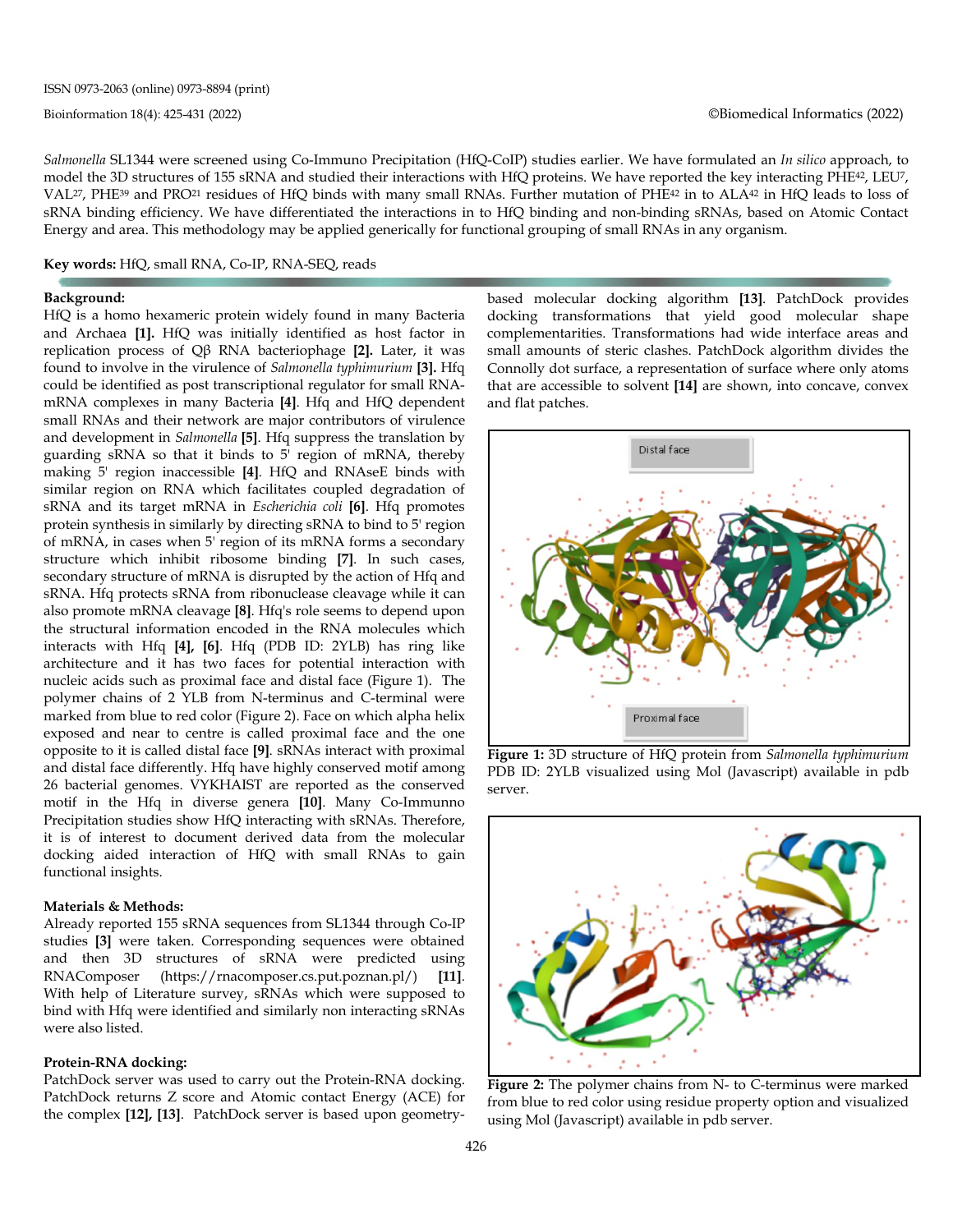Protein RNA interface of complex is identified using PRIDB of IOWA State University **[15]**. Conformations are generated by matching complementary patches. Scoring function evaluates each candidate transformation that considers both geometric fit and atomic desolvation. Based on geometric shape complementary score and conformations are ranked. Atomic contact energy is the desolvation free energy required to transfer atom from water to a protein's interior. Approximate interface area of the Protein-RNA complex is returned as Area. sRNA passing through the pore of Hfq were examined using VMD **[16]** and the results were tabulated.

**Table 1:** List of interacting residues of sixteen sRNAs claim to bind with different chains of Hfq from this study.

| Not<br>Binding | chain A                   | chain B                   | chain C           | chain D                                          | chain E                         | chain F                                  |
|----------------|---------------------------|---------------------------|-------------------|--------------------------------------------------|---------------------------------|------------------------------------------|
| IsrD           | 42 Phe                    | 27 Val, 43 Val, 42<br>Phe | 27 Val, 42<br>Phe |                                                  | 42 Phe                          |                                          |
| ryhB-2         |                           |                           |                   | 21 Pro, 67 Pro, 7 Leu                            | 50 Val, 39 Phe                  |                                          |
| <b>IsrF</b>    |                           |                           | 39 Phe            | 42 Phe                                           | 7 Leu, 4 Gly, 10 Pro, 39<br>Phe | 42 Phe                                   |
| IsrG           | 67 Pro, 10 Pro            | 67 Pro                    | 50 Val            |                                                  | 21 Pro, 50 Val                  |                                          |
| $IsrH-2$       | 50 Val                    | 68 Val, 20 Val            |                   |                                                  | 29 Gly, 30 Ile, 32 Leu          | 63 Val, 30 Ile                           |
| $IsrH-1$       |                           | 12 Leu, 39 Phe, 10<br>Pro | 4 Gly             | 67 Pro                                           | 50 Val                          | 46 Leu, 34 Gly, 21 Pro                   |
| <b>IsrJ</b>    |                           | 42 Phe, 10 Pro, 7<br>Leu  | 39 Phe            |                                                  |                                 | 14 Ala                                   |
| <b>IsrK</b>    |                           |                           | 67 Pro            | 30 Ile                                           | 29 Gly, 30 Ile                  | 30 Ile, 32 Leu                           |
| $IsrB-2$       | 42 Phe, 7 Leu             | 10 Pro, 42 Phe, 45<br>Leu | 42 Phe            | 42 Phe                                           |                                 |                                          |
| IsrL           | 7 Leu                     | 42 Phe                    |                   | 42 Phe                                           | 42 Phe                          |                                          |
| IsrM           |                           | 7 Leu, 42 Phe, 10<br>Pro  | 42 Phe, 39<br>Phe | 4 Gly, 42 Phe                                    | 42 Phe                          |                                          |
| IsrN           | 53 Met, 42 Phe, 43<br>Val | 39 Phe                    | 42 Phe            |                                                  |                                 | 42 Phe                                   |
| <b>IsrO</b>    | 42 Phe                    | 42 Phe                    |                   | 42 Phe                                           | 42 Phe                          | 68 Val, 67 Pro, 7 Leu, 42 Phe, 14<br>Ala |
| $IstR-1.2$     | 67 Pro                    |                           |                   |                                                  |                                 | 32 Leu                                   |
| <b>SRaL</b>    | 50 Val, 42 Phe            |                           |                   | 42 Phe                                           | 42 Phe                          | 42 Phe, 67 Pro                           |
| IsrQ           |                           |                           | 4 Gly             | 68 Val, 67 Pro, 21 Pro, 34 Gly, 20 Val, 4<br>Gly | 42 Phe, 4 Gly, 50 Val           | 42 Phe                                   |

**Table 2:** List of area and ACE (Atomic Contact energy) of sRNA which are proposed to bind with Hfq based on this study.

| sRNA name                           | Score | Area   | ACE       | cDNA reads Control coIP | cDNA reads Hfa coIP | Pass around the pore |
|-------------------------------------|-------|--------|-----------|-------------------------|---------------------|----------------------|
| NC 016810 IsrG 2342448 2342729      | 14022 | 2737.5 | $-231.81$ | $\Omega$                | $\left($            | No                   |
| NC 016810 IsrI c2759646 2759717     | 14092 | 2208.4 | $-137.07$ | 0                       |                     | No.                  |
| NC 016810 IsrH 1 c2392019 2392469   | 14670 | 4248.5 | $-319.72$ | $\Omega$                | $\Omega$            | No                   |
| NC_016810_IsrL_c2850244_2850588     | 15436 | 2583.6 | 234.31    | 0                       | $\Omega$            | No.                  |
| NC 016810 IstR 1 2 c4019328 4019459 | 15628 | 2255.1 | $-48.3$   | $\Omega$                | $\Omega$            | No                   |
| NC 016810 IsrN 2929501 2929643      | 15814 | 3148.6 | $-177.71$ | $\Omega$                | $\Omega$            | No.                  |
| NC 016810 SraL c4526162 4526302     | 15934 | 3111.5 | $-350.23$ | $\Omega$                | $\Omega$            | No                   |
| NC 016810 IsrK c2760480 2760556     | 16006 | 2175   | $-142.81$ | $\Omega$                | $\Omega$            | No                   |
| NC 016810 IsrM 2927616 2927944      | 16190 | 2580.2 | $-79.91$  | $\Omega$                | $\Omega$            | No                   |
| NC 016810 IsrH 2 c2392019 2392298   | 16204 | 2006.2 | $-315.62$ |                         | $\Omega$            | No                   |
| NC 016810 IsrF c1586724 1587013     | 16730 | 2969.8 | $-139.22$ | $\Omega$                | $\Omega$            | No                   |
| NC 016810 RyhB 2 c1309727 1309937   | 16990 | 2542.5 | $-91.77$  |                         | $\Omega$            | No                   |
| NC 016810 IsrD c1302591 1302641     | 17288 | 2460   | $-43.77$  | $\Omega$                | $\Omega$            | No                   |
| NC 016810 IsrO 4783574 4783741      | 17328 | 2965.2 | $-694.78$ |                         | $\Omega$            | No                   |
| NC 016810 IsrO 3219100 3219300      | 17470 | 2326   | 24.73     | $\Omega$                | $\Omega$            | No                   |
| NC 016810 IsrB 2 c1060740 1060833   | 18316 | 2521.3 | $-79.03$  |                         |                     | N <sub>0</sub>       |
| NC 016810 IsrA 338816 339238        | 13594 | 2073   | $-17.17$  | $\Omega$                | $\Omega$            | N <sub>o</sub>       |

**Table 3:** List of area and ACE (Atomic Contact energy) of sRNA reported to bind with HfQ through CoIP studies.

| S.           | sRNA name                          | Score | Area   | <b>ACE</b>  | cDNA reads       | cDNA reads | Passing through |
|--------------|------------------------------------|-------|--------|-------------|------------------|------------|-----------------|
| No.          |                                    |       |        |             | Control coIP     | Hfg coIP   | the pore of Hfq |
|              | NC 016810 IsrC 1285998 1286285     | 14660 | 2320.7 | 154.62      | $\left( \right)$ |            | ves             |
| $\mathbf{2}$ | NC 016810 STnc150 c1282521 1282677 | 15346 | 2373.3 | $-83.55$    |                  |            | no              |
| 3            | NC 016810 IsrI c2759018 2759265    | 14596 | 3305.7 | $-288.38$   | $\overline{0}$   |            | no              |
| 4            | NC 016810 IsrP 4328157 4328304     | 15744 | 2551.2 | $-124.67$   |                  |            | no              |
| 6            | NC 016810 RyhB 1 c3736722 3736817  | 16334 | 3154.1 | $-316.06$   | $\Omega$         |            | ves             |
|              | NC 016810 RseX 2034743 2034837     | 15842 | 2624.7 | $-81.89$    |                  |            | no              |
| 8            | NC 016810 IsrB 1 1060741 1060835   | 16440 | 2638.5 | $-498.86$ 2 |                  |            | ves             |
| 9            | NC_016810_RyfA_2672651_2672944     | 18042 | 3743.7 | 141.89      | 3                | h          | ves             |
| 10           | NC 016810 OxyS c4364305 4364423    | 17760 | 3203.2 | $-132.9$    | $\Omega$         | 10         | ves             |
| 11           | NC 016810 RydB 1407278 1407371     | 12776 | 3372.4 | -691.34     |                  | 10         | no              |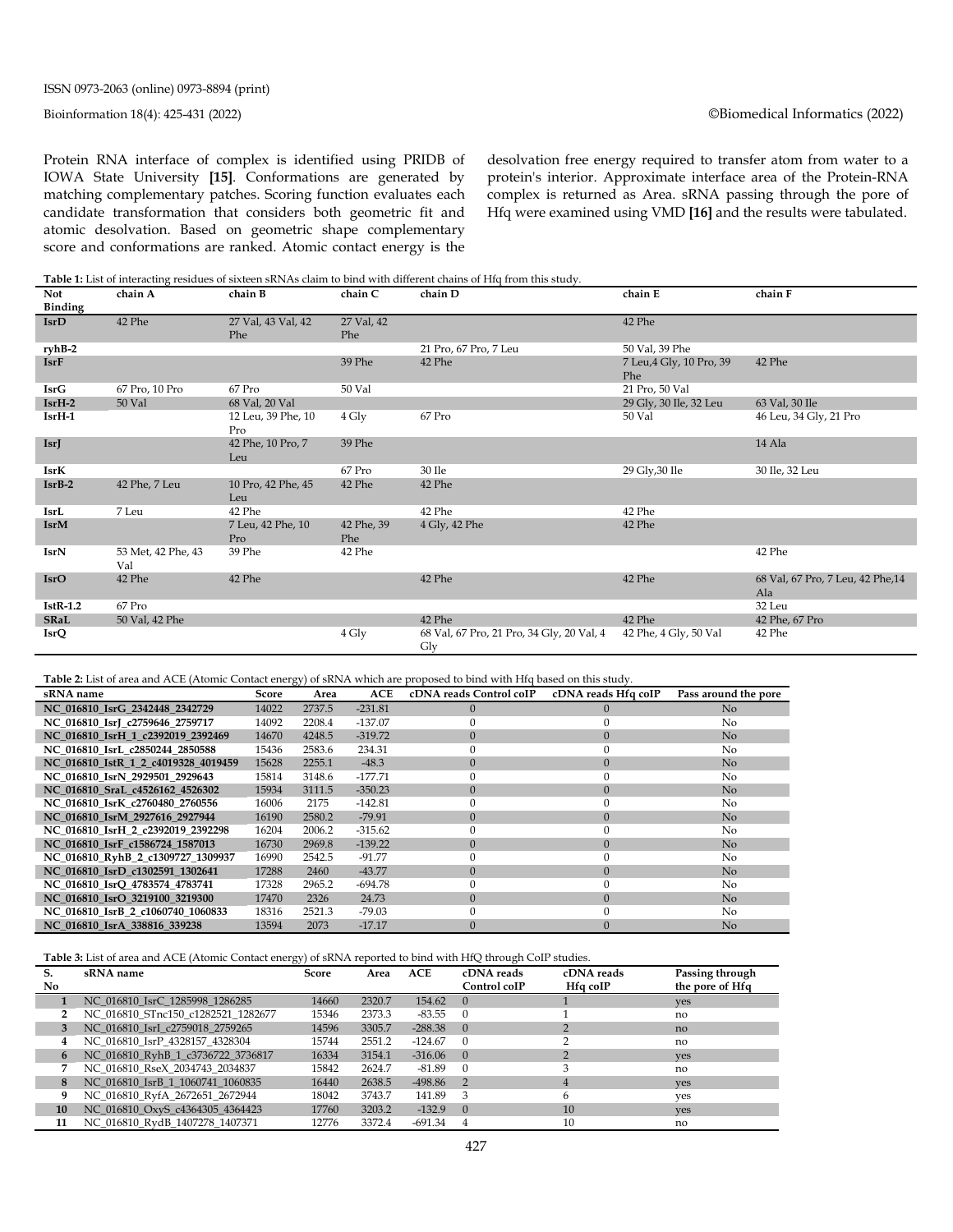# Bioinformation 18(4): 425-431 (2022) ©Biomedical Informatics (2022)

| 12 | NC_016810_MicF_2364629_2364721                       | 17378 | 3690.3 |           | $\mathbf{0}$                   | 11                              | yes |
|----|------------------------------------------------------|-------|--------|-----------|--------------------------------|---------------------------------|-----|
|    |                                                      |       |        | 1369.57   |                                |                                 |     |
| 13 | NC_016810_MicC_c1702531_1702639                      | 14972 | 2506.4 | 89.21     | $\boldsymbol{0}$               | 15                              | no  |
| 14 | NC_016810_RygC_3243669_3243813                       | 13288 | 1820.4 | $-107.92$ | 14                             | 17                              | no  |
| 15 | NC_016810_STnc540_1376271_1376364                    | 14910 | 2207.5 | 189.93    | $\overline{7}$                 | 23                              | no  |
| 16 | gi_378697983_stnc250_c2594737_2594511                | 17720 | 2756.6 | 374.3     | 6                              | 24                              | no  |
| 17 | NC 016810 SraF 3412774 3412961                       | 15328 | 2207.7 | $-23.65$  | $\overline{0}$                 | 25                              | no  |
| 18 | NC 016810 Spf 4230504 4230613                        | 14002 | 2388   | $-255.68$ | $\overline{2}$                 | 33                              | no  |
| 19 | NC 016810 STnc400 4072456 4072529                    | 15640 | 2402.1 | $-182.94$ | 112                            | 42                              | no  |
| 20 | NC_016810_OmrA_c3191584_3191670                      | 16748 | 2035.7 | $-29.06$  | $\mathbf{0}$                   | 51                              | no  |
| 21 | NC 016810 OmrB c3191785 3191870                      | 22398 | 3203.9 | $-395.73$ | $\mathbf{1}$                   | 52                              | no  |
| 22 | NC_016810_SgrS_128577_1288084                        | 13800 | 1878   | 392.54    | 3                              | 61                              | no  |
| 23 | NC_016810_CsrC_4231595_4231838                       | 18286 | 2613.1 | $-230.81$ | 63                             | 64                              | no  |
| 24 | NC_016810_CsrB_c3138160_3138522                      | 17062 | 3233.2 | $-265.38$ | 69                             | 67                              | no  |
| 25 | NC_016810_STnc290_c3215639_3215717                   | 17394 | 2832.3 | $-31.61$  | $\overline{2}$                 | 72                              | yes |
| 26 | NC_016810_RyeC_2211623_2211760                       | 16052 | 3548.3 | $-663.55$ | 42                             | 73                              | yes |
| 27 | NC_016810_STnc500_c1172561_1172641                   | 14686 | 2506.7 | 23.21     | 7                              | 84                              | no  |
| 28 | NC 016810 GlmY c2705381 2705564                      | 12872 | 1879.4 | 186.77    | 20                             | 92                              | no  |
| 29 | NC_016810_STnc520_c1290590_1290674                   | 14460 | 1919.3 | 3.36      | 12                             | 100                             | no  |
| 30 | NC_016810_RybB_c941815_941893                        | 15470 | 2055.3 | $-192.69$ | 3                              | 103                             | no  |
| 31 | NC_016810_RygD_c3383000_3383144                      | 13860 | 3014.3 | $-470.4$  | 17                             | 104                             | no  |
| 32 | NC_016810_MicA_2989429_2989502                       | 13630 | 2376.5 | $-132.39$ | $\mathbf{1}$                   | 128                             | no  |
| 33 | NC_016810_DsrA_c2026216_2026302                      | 15222 | 3687.6 | $-435.43$ | 6                              | 149                             | yes |
| 34 | NC 016810 GlmZ 4163192 4163399                       | 15702 | 2829.3 | $-254.81$ | 20                             | 196                             | no  |
| 35 | NC_016810_RydC_1686526_1686591                       | 15550 | 2421.8 | $-285.49$ | 5                              | 245                             | yes |
| 36 | NC_016810_RprA_c1401682_1401790                      | 13460 | 2169   | $-251.49$ | 37                             | 286                             | ves |
| 37 | NC_016810_STnc560_MgrR_1550746_155<br>0844           | 13878 | 1806.7 | $-32.2$   | 10                             | 290                             | no  |
| 38 | NC 016810 STnc490 981622 981711                      | 13902 | 2737.6 | $-348.07$ | 75                             | 385                             | yes |
| 39 | NC_016810_GcvB_3156779_3156979                       | 18576 | 3324.8 | $-323.91$ | 12                             | 402                             | no  |
| 40 | NC_016810_SsrS_3242594_3243000                       | 14210 | 2818.7 | 299.81    | 836                            | 451                             | yes |
| 41 | NC 016810 STnc440 4580485 4580565                    | 16674 | 3071.1 | $-422.71$ | 9                              | 456                             | yes |
| 42 | NC_016810_RyeE_CyaR_2228847_222893<br>$\overline{2}$ | 15300 | 1804.4 | 101.3     | 31                             | 659                             | no  |
| 43 | NC 016810 SroC c728172 728324                        | 16846 | 2786.1 | $-343.4$  | 26                             | 898                             | no  |
| 44 | NC 016810 SroB ChiX 555450 555566.                   | 15892 | 2561.3 | $-251.22$ | 27                             | 1530                            | no  |
| 45 | NC_016810_InvR_3067500_3067586                       | 18948 | 3231.6 | $-818.65$ | 113                            | 3236                            | yes |
| 46 | NC_016810_FnrS_c1706784_1706905                      | 17290 | 2126.4 | $-5.67$   | Hfg binding<br>from Literature | Alexandra Sittka et<br>al. 2008 | yes |
| 47 | NC_016810_SdsR_c1925621_1925723                      | 15832 | 2225.6 | $-127.08$ | Hfq binding                    | Sylvain Durand et               | no  |
| 48 | NC 016810 SraC 1925543 1925853                       | 17432 | 3585.5 | $-506.37$ | from Literature<br>Hfq binding | al. 2010<br>Eric Massé et al.   | no  |
|    |                                                      |       |        |           | from Literature                | 2003                            |     |
| 49 | NC_016810_STnc710_3829661_3829727                    | 14452 | 1930.1 | $-11.39$  | Hfq binding<br>from Literature | Claudia Monteiro<br>et al. 2012 | no  |
| 50 | NC_016810_STnc740_c2240283_2240366                   | 14200 | 3116.9 | $-372.5$  | Hfq binding                    | Claudia Monteiro                | no  |
| 51 | STnc760 378697983 c3685117 3684975                   | 14888 | 2121   | $-32.86$  | from Literature<br>Hfq binding | et al. 2012<br>Claudia Monteiro | no  |
|    |                                                      |       |        |           | from Literature                | et al. 2012                     |     |
| 52 | NC_016810_ArcZ_3511800_3511917                       | 14408 | 2496.7 | $-302.37$ | Hfq binding<br>from Literature | Aixia Zhang et al.<br>2003      | no  |

**Table 4:** List of area and ACE (Atomic Contact energy) of 87 sRNAs not given with any HfQ binding information. Highlighted sRNA is proposed to have interactions with Hfq from this study.

| S No           | <b>sRNA NAME</b>                    | Score | Area   | ACE       | Passing        |
|----------------|-------------------------------------|-------|--------|-----------|----------------|
|                |                                     |       |        |           | through pore   |
| 1              | NC 016810 1 237091 237187           | 12820 | 1841.1 | $-219.2$  | $No*$          |
| $\overline{2}$ | NC 016810 1 1931455 1931546         | 12928 | 1847.7 | 98.47     | No             |
| 3              | NC 016810 RyjB c1662190 1662282     | 13100 | 2550.2 | 17.24     | no             |
| 4              | NC 016810 STnc1590 c3633247 3633424 | 13246 | 2174.8 | 27.37     | no             |
| 5              | NC 016810 STnc1390 2767704 2767767  | 13864 | 1863.8 | $-189.09$ | no             |
| 6              | NC 016810 1 4467873 4467935         | 13976 | 2022.8 | $-125.43$ | No             |
| 7              | NC 016810 STnc1160 c2760372 2760451 | 14096 | 2309.5 | $-10.41$  | no             |
| 8              | NC 016810 1 2039984 2040056         | 14176 | 1977.2 | 52.77     | No             |
| 9              | NC 016810 RybA c901301 901397       | 14192 | 1986.2 | $-262.63$ | no             |
| 10             | NC 016810 STnc1400 c2770951 2771060 | 14228 | 2264.2 | $-239.56$ | no             |
| 11             | NC 016810 STnc2160 c4683636 4683699 | 14294 | 2179.9 | $-420.86$ | No             |
| 12             | NC_016810_RybD_807345_807429        | 14322 | 2361.9 | $-158.31$ | no             |
| 13             | NC 016810 STnc730 c1462356 1462445  | 14380 | 1853.2 | $-101.78$ | no             |
| 14             | NC 016810 1 3633254 3633328         | 14472 | 2361   | 213.54    | N <sub>o</sub> |
| 15             | NC_016810_STnc1460_c4403810_4404049 | 14490 | 2317.7 | 79.04     | N <sub>o</sub> |
| 16             | gi 378697983 c924838 924769         | 14542 | 2779.6 | $-194.88$ | N <sub>0</sub> |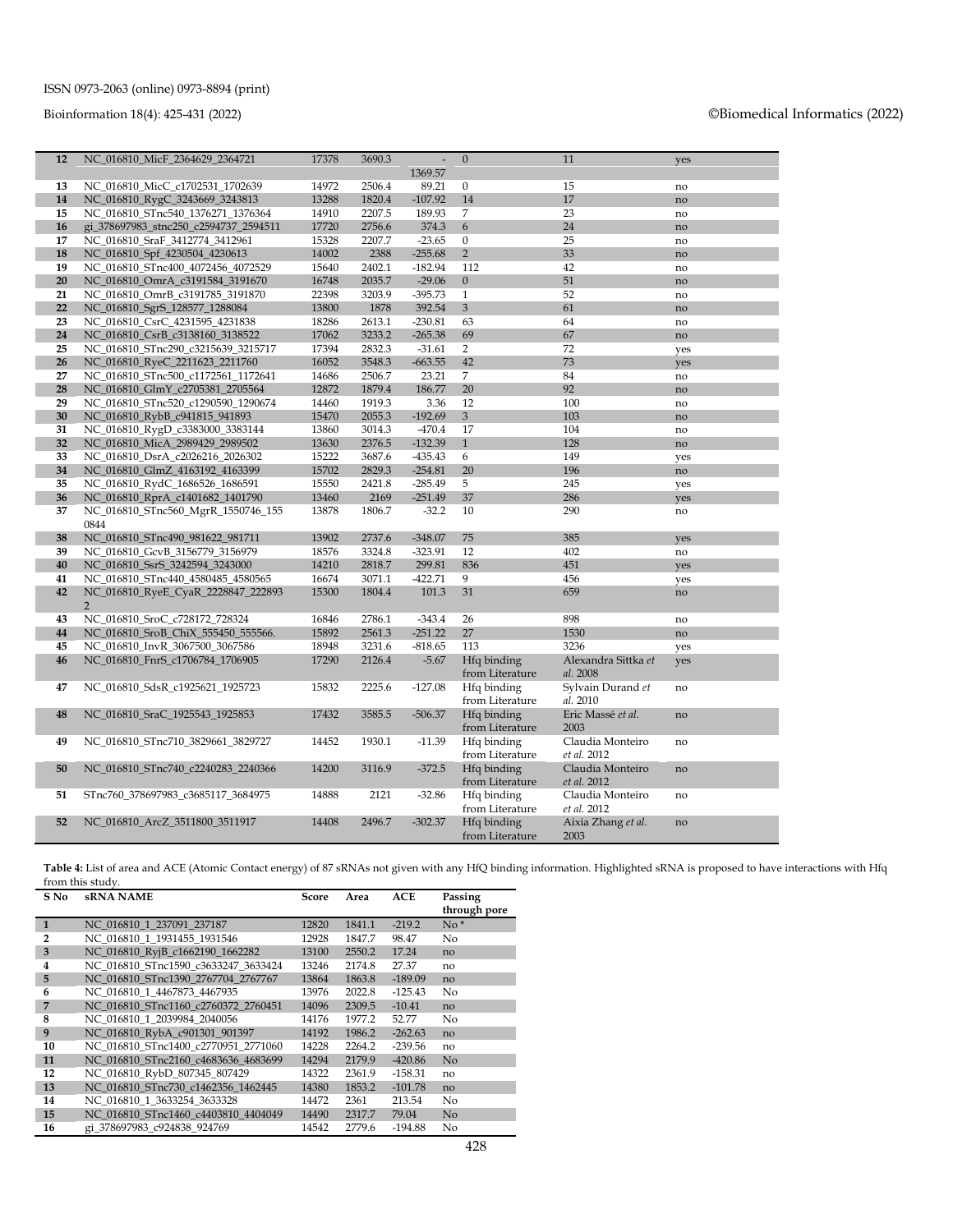Bioinformation 18(4): 425 -431 (2022 )

| 17       | NC_016810_STnc840_1224244_1224316                                        | 14546          | 1755.5           | 67.47                 | no        |
|----------|--------------------------------------------------------------------------|----------------|------------------|-----------------------|-----------|
| 18       | NC_016810_STnc470_c94653_94741                                           | 14562          | 2682.4           | $-585.84$             | no        |
| 19       | gi_378697983_c3489247_3489125                                            | 14570          | 2432.4           | $-21.23$              | No        |
| 20       | NC_016810_STnc1300_2071271_2071409                                       | 14792          | 1903.1           | 180.56                | no        |
| 21       | NC_016810_STnc1060_c466718_466783                                        | 14812          | 2575.9           | $-117.99$             | no        |
| 22       | NC 016810 STnc1290 c2070801 2070988                                      | 14842          | 3272.5           | $-198.28$             | no        |
| 23       | NC_016810_STnc1340_c2319956_2320037                                      | 14846          | 1985.5           | $-119.47$             | yes       |
| 24       | NC 016810 1 3048830 3048948                                              | 14900          | 2424.9           | $-28.05$              | No        |
| 25       | gi_378697983_c3472312_3472142                                            | 14940          | 2054.2           | $-537.21$             | No        |
| 26       | NC_016810_SroA_c126713_126802                                            | 14962          | 2931.1           | $-461.24$             | yes       |
| 27<br>28 | NC_016810_STnc1150_2222979_2223134<br>gi_378697983_c3295994_3295818      | 15028<br>15038 | 2479.8<br>2085.5 | 250.7<br>251.8        | no<br>No  |
| 29       | NC 016810 STnc1640 1345883 1345970                                       | 15100          | 2733.9           | $-22.56$              | no        |
| 30       | NC_016810_STnc750_c3261185_3261273                                       | 15170          | 2111.2           | 123.84                | no        |
| 31       | NC_016810_1_3382981_3383131                                              | 15216          | 2451             | $-153.72$             | $No*$     |
| 32       | gi_378697983_c4237035_4236762                                            | 15226          | 3136             | $-115.59$             | No        |
| 33       | NC_016810_RyeF_c1958513_1958819                                          | 15272          | 1982.1           | 64.24                 | no        |
| 34       | gi_378697983_c3782856_3782695                                            | 15350          | 2190.8           | $-106.78$             | $No*$     |
| 35       | NC_016810_STnc1220_c1448718_1448790                                      | 15506          | 2137.6           | $-119.19$             | no        |
| 36       | NC_016810_1_254126_254264                                                | 15608          | 2881.5           | $-167.46$             | No        |
| 37       | gi_378697983_c4559977_4559883                                            | 15610          | 2857.7           | 61.67                 | $No*$     |
| 38       | NC 016810 STnc2130 4475777 4475867                                       | 15658          | 3094.4           | $-11.79$              | no        |
| 39       | NC_016810_1_2449075_2449183                                              | 15718          | 2362.5           | $-76.02$              | No        |
| 40       | NC 016810 STnc1650 2132959 2133102                                       | 15784          | 2450             | $-21.1$               | no        |
| 41       | gi_378697983_c1937244_1937130                                            | 15846          | 2193.6           | $-188.65$             | No        |
| 42       | NC 016810 STnc930 514484 514578                                          | 15878          | 2168.3           | 85.95                 | no        |
| 43       | NC 016810 sRNA3 2808504 2808645                                          | 15940          | 2408.9           | 78.69                 | no        |
| 44       | gi 378697983_c4209680_4209485                                            | 16090          | 3625.4           | $-828.54$             | yes       |
| 45       | NC_016810_SraA_c504870_504925                                            | 16098          | 2783.6           | $-421.53$             | yes       |
| 46<br>47 | gi_378697983_c2672567_2672469<br>NC_016810_STnc1600_4356616_4356686      | 16104<br>16138 | 2588.5<br>2697.3 | $-88.81$<br>$-243.87$ | No        |
| 48       | NC_016810_STnc2040_c1819352_1819414                                      | 16172          | 2636.3           | $-569.44$             | yes<br>no |
| 49       | gi 378697983 c587414 587347                                              | 16176          | 2629.9           | $-413.5$              | No        |
| 50       | NC_016810_STnc780_c3858665_3858992                                       | 16292          | 3136.6           | $-903.3$              | yes       |
| 51       | NC_016810_STnc1110_1643465_1643658                                       | 16342          | 2726.6           | $-332.79$             | no        |
| 52       | NC_016810_STnc850_1252598_1252673                                        | 16352          | 3334.5           | $-215.25$             | yes       |
| 53       | NC_016810_STnc1080_c1062745_1062806                                      | 16376          | 2354.9           | $-217.96$             | no        |
| 54       | NC_016810_1_14720_14783                                                  | 16402          | 3220             | $-95.03$              | $No*$     |
| 55       | NC_016810_1_523912_524027                                                | 16428          | 2765.3           | $-88.29$              | No        |
| 56       | NC_016810_1_669642_669793                                                | 16472          | 2569.8           | 13.23                 | No        |
| 57       | NC_016810_STnc970_4292540_4292597                                        | 16524          | 2375.1           | $-11.58$              | No        |
| 58       | gi 378697983_c1553737_1553669                                            | 16560          | 2169.5           | $-490.22$             | $No*$     |
| 59       | NC_016810_1_569023_569074                                                | 16568          | 2398.7           | $-157.08$             | $No*$     |
| 60       | NC_016810_1_2268274_2268488                                              | 16602          | 2882.5<br>2444.7 | $-856.04$<br>$-139.3$ | yes       |
| 61<br>62 | NC_016810_STnc700_2147102_2147280<br>NC 016810 STnc1380 c2729634 2729701 | 16602<br>16604 | 2496.9           | 58.54                 | yes       |
| 63       | NC_016810_STnc770_c3778180_3778332                                       | 16778          | 2580.8           | $-761.1$              | no<br>yes |
| 64       | NC_016810_STnc1470_4797957_4798031                                       | 16808          | 2013.4           | $-322.01$             | yes       |
| 65       | NC_016810_1_1316874_1317268                                              | 16820          | 2587.8           | $-175.25$             | No        |
| 66       | NC_016810_STnc880_4486745_4486823                                        | 16820          | 2705.8           | $-230.37$             | no        |
| 67       | NC_016810_STnc1010_41629_41708                                           | 16854          | 2492.9           | $-436.21$             | yes       |
| 68       | NC_016810_1_2897019_2897102                                              | 16932          | 2715.9           | $-275.23$             | $No*$     |
| 69       | NC_016810_1_259116_259164                                                | 16994          | 2612.7           | $-192.62$             | No        |
| 70       | NC 016810 SraB 1231270 1231378                                           | 17026          | 2392.7           | 40.1                  | no        |
| 71       | NC 016810 1 3593794 3593896                                              | 17114          | 2553.2           | 4.68                  | No        |
| 72       | NC 016810 STnc1020 74847 74924                                           | 17198          | 2601.7           | $-61.57$              | no        |
| 73       | NC_016810_sRNA10_c679315_679414                                          | 17214          | 2681.4           | 59.57                 | yes       |
| 74       | NC_016810_sRNA1_257725_257790<br>gi 378697983 c2321137 2321042           | 17220          | 3844.9           | $-810.35$             | no        |
| 75<br>76 | gi_378697983_c2759518_2759410                                            | 17230<br>17232 | 2393.3<br>2336.9 | 134.36<br>$-334.37$   | No<br>No  |
| 77       | NC_016810_STnc1210_1292956_1293014                                       | 17572          | 2699.3           | 98.6                  | no        |
| 78       | NC 016810 1 2437665 2437806                                              | 18042          | 2676.7           | $-764.41$             | yes       |
| 79       | NC_016810_1_1353832_1353959                                              | 18288          | 2679.5           | 172.96                | $No*$     |
| 80       | gi_378697983_c756436_756377                                              | 18346          | 2612.3           | $-234.44$             | Yes *     |
| 81       | NC_016810_STnc2090_2808306_2808464                                       | 18394          | 3764.5           | 167.33                | yes       |
| 82       | gi_378697983_c1913755_1913615                                            | 18926          | 3354.3           | $-593.16$             | yes       |
| 83       | NC_016810_STnc1270_c1789368_1789691                                      | 19134          | 2615.8           | 193.01                | no        |
| 84       | gi_378697983_c3312520_3312429                                            | 19486          | 2668.7           | $-475.42$             | No        |
| 85       | NC_016810_1_1784673_1784725                                              | 19862          | 3195.9           | $-23.19$              | $No*$     |
| 86       | NC_016810_1_1466054_1466240                                              | 20654          | 3380.7           | $-494.95$             | $No*$     |
| 87       | NC_016810_1_4553813_4553972                                              | 20946          | 3406.2           | $-499.67$             | No.       |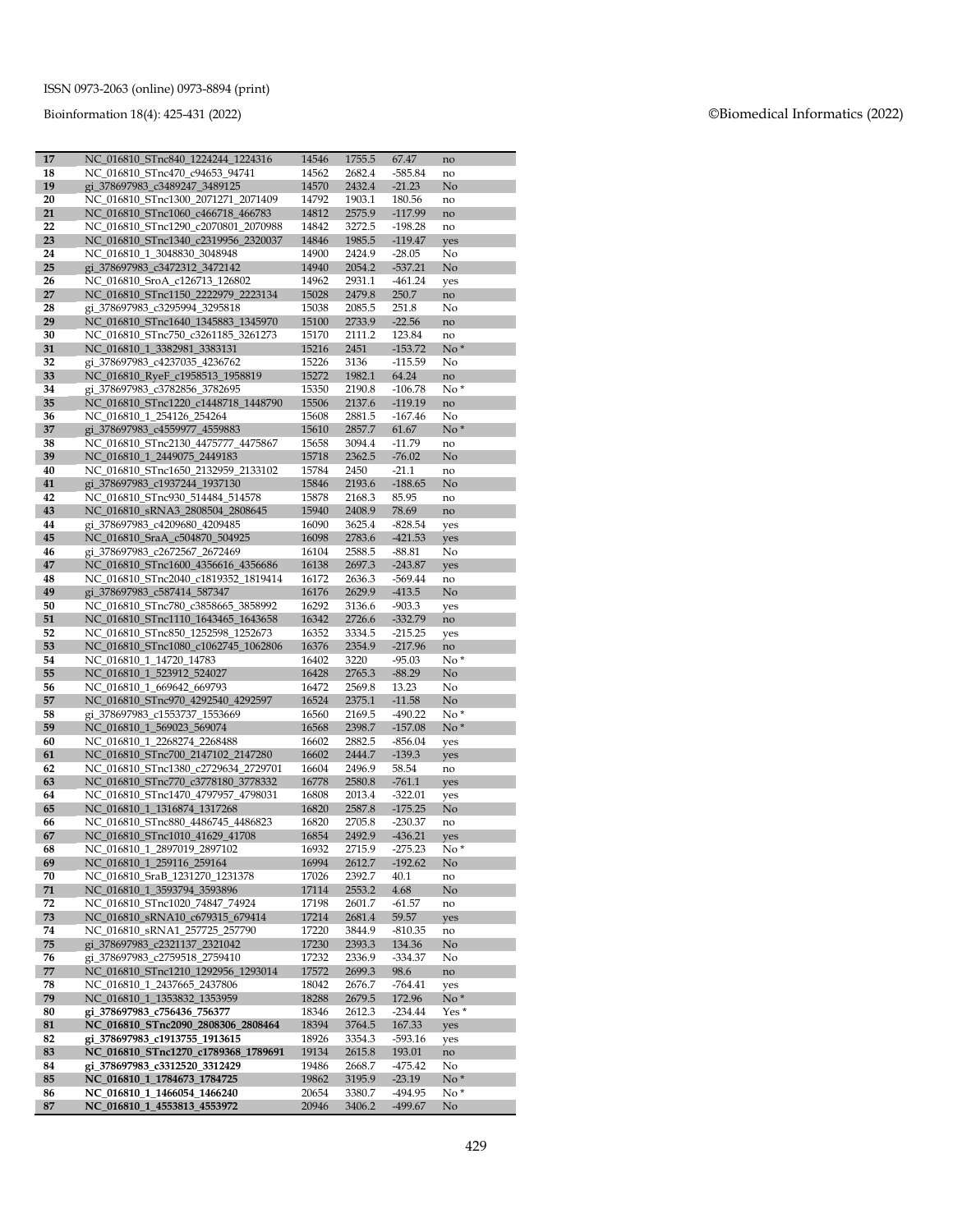#### **Results & Discussion:**

Among the interacting residues, Phe<sup>42</sup> of Hfq interacts well with sRNA. Residues interacting with sRNA are Phenyl alanine, Leucine, Glycine, Isoleucine, Valine, Proline, Alanine, Methionine which are hyphobic and non-polar in nature. In most of the interactions, Phe<sup>42</sup> is interacting sRNA. Phe<sup>42</sup> forms a loop in Hfq protein. Hfq highly binds with AU rich regions of sRNA. Most of the interacting residues of sRNA of Hfq were PHE42, LEU7, VAL27, PHE<sup>39</sup>, and PRO<sup>21</sup>. This study has found Phe<sup>42</sup> as a key residue for sRNA interactions. Alteration of Phe<sup>42</sup> position with Ala<sup>42</sup> has decreased the binding of Hfq with small RNAs and rpoS mRNA segment containing translation initiation region. There by marking the suppression of the phenotype [17]. On the other way, sRNA having cDNA reads Hfq coIP having lesser score. When the interacting residues were analyzed on hydrophobic interaction, Phenyl alanine takes place in most of the interaction with length less than 5 Å resolution. As suggested earlier Phe42 and Phe39 were also important in virulence of *Salmonella*. Tyr42 plays a key role in RNA binding Hfq by stacking with the RNA bases in *Staphylococcus aureus* [17]. Entire *Salmonella*, genera has Phe at 42nd position. Both Tyr and Phe amino acids are Aromatic amino acids and similar in structure wise.

PatchDock Score and Deep sequencing reads were compared and sixteen sRNAs were proposed to interact with HfQ from this study (Table 1). The data are taken and analyzed with positive control shown with earlier Co-IP studies [18] (Table 2). IsrC sRNA exhibits less Hfq coIP reads but not having fewer score in PatchDock score (Table 3). But it is not the case with InvR, where it holds highest Patch Dock score among the Binding group sRNA and it also have high Hfq coIP read. Taking Patch dock score of InvR, sRNA of unknown group, with high scores which were highlighted in table are more likely to have interaction with Hfq. Those high scoring sRNA candidates are NC\_016810\_1\_4553813\_4553972, NC\_016810\_1\_1466054\_1466240, NC\_016810\_1\_1784673\_1784725, gi\_378697983\_c3312520\_3312429, Stnc2090, Stnc1270,<br>gi\_378697983\_c1913755\_1913615, gi\_378697983\_c756436\_756377 gi\_378697983\_c1913755\_1913615, (Table 4). Other sRNA might have activity with Hfq, but sRNA not binding also has relatively good patchdock score comparing with other sRNA in binding group. But our interrogation studies has found too many false negatives among non-binding sRNA group. It is evident from certain sRNA has high PatchDock score also have high interface area of Protein-RNA complex. Hence only sRNA with very high PatchDock scores is proposed to have interaction with Hfq. The Hfq-RNA structure has binding mode of the RNA within the central basic pore of Hfq. Binding of HfQ through central pore or along the central groove having electrostatic interaction, Hfq modulating RNA structure, thereby regulating translation, can be suggested [17]. This study has attempted to identify the key interacting residues of HfQ having binding with sRNAs. We have differentiated the HfQ binding and non-binding sRNAs based on their Atomic Contact Energy and Area value thresholds.

#### **Reference:**

- **[1]** Sauer E & Weichenrieder O, *Proc. Natl. Acad. Sci.* U.S.A. 2011 **108**:13065. [PMID: 21737752]
- **[2]** Franze de Fernandez MT *et al.* 1968. *Nature* **219**:588. [PMID: 4874917]
- **[3]** Sittka A *et al. Mol. Microbiol*. 2007 **63**:193. [PMID: 17163975]
- **[4]** Valentin-Hansen P *et al. Mol. Microbiol*. 2004 **51**:1525. [PMID: 15009882]
- **[5]** Claudia Monteiro *et al. RNA Biol.* 2012 **9:**489. [PMID: 22336758]
- **[6]** Eric Massé *et al. Genes Dev.* 2003 **17**:2374. [PMID: 12975324]
- **[7]** Vogel J. & Luisi B. F *Nat. Rev. Microbiol*. 2011 **9**: 578. [PMID: 21760622]
- **[8]** Aixia Zhang *et al. Mol. Microbiol.* 2003 **50**:1111 [PMID: 14622403]
- **[9]** Xueguang Sun *et al. Nucleic Acids Res.* 2002 **30**:3662. [PMID: 12202750]
- **[10]** Updegrove TB & Wartell RM. *Biochim Biophys Acta.* 2011 **1809**:532. [PMID: 21889623]
- **[11]** Biesiada M *et al. Methods Mol Biol.* 2016 **1490**:199. [PMID: 27665601]
- **[12]** Duhovny D *et al. Proceedings of the 2'nd Workshop on Algorithms in Bioinformatics* (WABI) Rome, Italy, Lecture Notes in Computer Science, 2002 **2452**:185 Springer Verlag, Germany.
- **[13]** Schneidman-Duhovny D *et al. Nucl. Acids Res.* 2005 **33:**W363. [PMID: 15980490]
- **[14]** Connolly ML *Science*. 1983 **221**:709. [PMID: 6879170]
- **[15]** Lewis BA *et al. Nucl. Acids Res.* 2011 **39**:D277. [PMID: 21071426]
- **[16]** Humphrey W *et al. J. Mol. Graph* 1996 **14**:33. [PMID: 8744570]
- **[17]** Schumacher Maria A. *et al. EMBO J*. 2002 **21**: 3546. [PMID: 12093755]
- **[18]** Alexandra S *et al.* PLoS genetics 2008 **4**:e1000163. [PMID: 18725932]